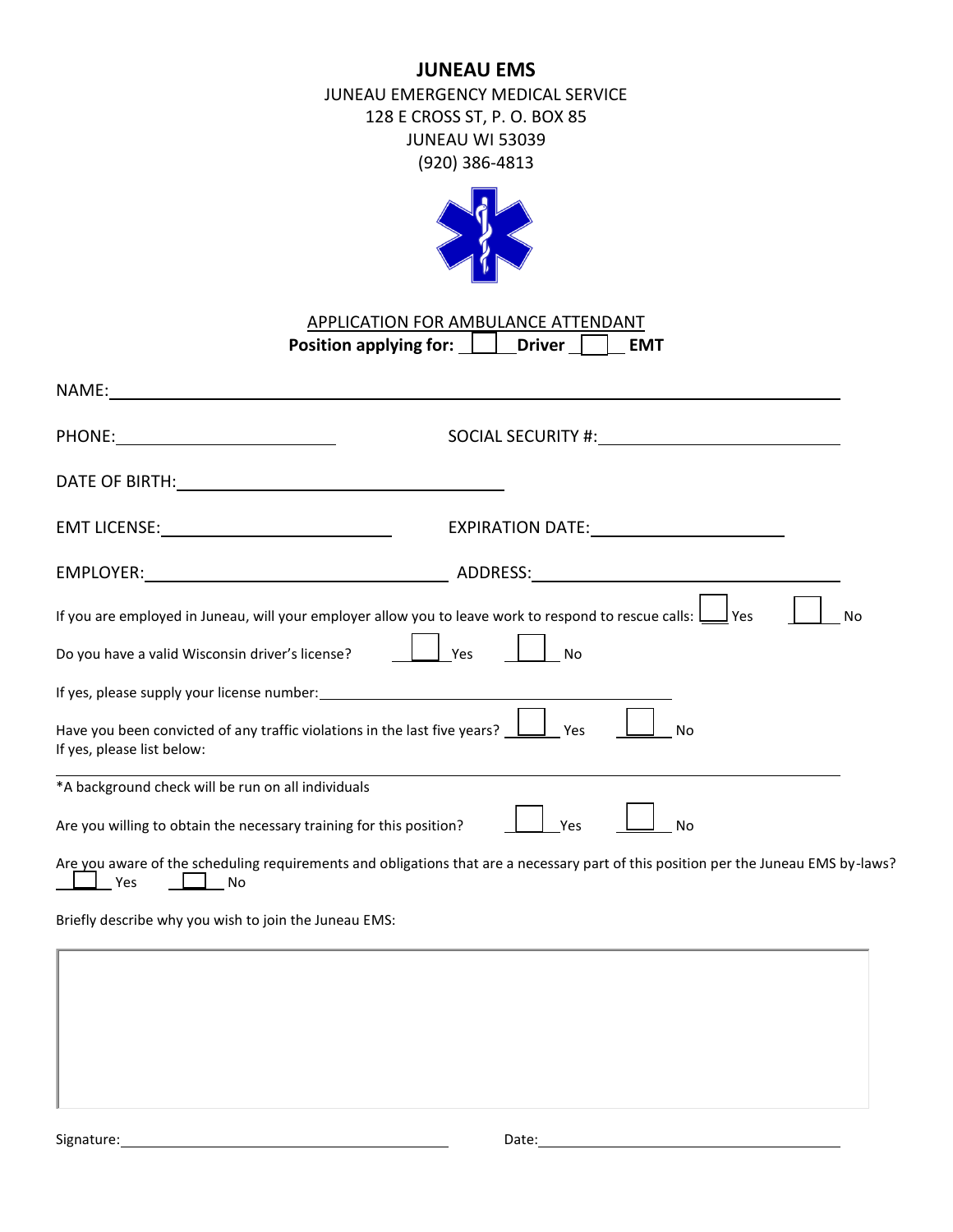# CITY OF JUNEAU **APPLICATION FOR EMPLOYMENT**

# **AN EQUAL OPPORTUNITY EMPLOYER**

## **INSTRUCTIONS:**

| <b>MAIL OR DROP OFF APPLICATIONS TO:</b><br>Juneau EMS<br>128 E. Cross St<br>P O Box 85<br>Juneau, WI 53039-0085 | To be filled out by the applicant only. If you are physically unable to fill out this application,<br>you may request reasonable accommodations in completing the form. Answer all questions.<br>Print neatly and accurately. Attach supplements if necessary. Exclude any reference, which<br>may reveal or tend to reveal your race, color, religion, national origin, creed, age, marital<br>status, sex, sexual orientation or disability.<br>Incomplete applications MAY NOT BE CONSIDERED. |  |
|------------------------------------------------------------------------------------------------------------------|--------------------------------------------------------------------------------------------------------------------------------------------------------------------------------------------------------------------------------------------------------------------------------------------------------------------------------------------------------------------------------------------------------------------------------------------------------------------------------------------------|--|
| $920 - 386 - 4813 - 120$                                                                                         | If resume is submitted, DO NOT write "see resume."<br>$\bullet$<br>DATE and SIGN this application.<br>$\bullet$<br>Please list a minimum of prior ten years' experience and education.<br>$\bullet$<br>Please complete this application in blue or black ink.<br>$\bullet$<br>You are not required to furnish any information, which is prohibited by federal, state or<br>$\bullet$<br>local law.                                                                                               |  |
| TITLE OF POSITION YOU ARE APPLYING FOR:                                                                          | <b>DEPARTMENT:</b>                                                                                                                                                                                                                                                                                                                                                                                                                                                                               |  |
|                                                                                                                  | <b>Juneau EMS</b>                                                                                                                                                                                                                                                                                                                                                                                                                                                                                |  |
|                                                                                                                  | WHERE DID YOU HEAR OF JOB OPENING?                                                                                                                                                                                                                                                                                                                                                                                                                                                               |  |
| Radio<br><b>Internet</b>                                                                                         | Newspaper_<br>Other: and the contract of the contract of the contract of the contract of the contract of the contract of the contract of the contract of the contract of the contract of the contract of the contract of the contract of the                                                                                                                                                                                                                                                     |  |
|                                                                                                                  |                                                                                                                                                                                                                                                                                                                                                                                                                                                                                                  |  |

| Name:                               | (Last)   | (First)   | (M.I.)      | Home Phone:                                           |
|-------------------------------------|----------|-----------|-------------|-------------------------------------------------------|
|                                     |          |           |             |                                                       |
| <b>Current Address:</b>             | (Street) |           | $(Apt. \#)$ | <b>Business Phone:</b>                                |
|                                     |          |           |             |                                                       |
|                                     |          |           |             |                                                       |
|                                     |          |           |             |                                                       |
| (City)                              |          | (State)   | (Zip Code)  | Can we contact you at this number?<br>Yes (list hours |
|                                     |          |           |             | $\sqrt{\text{No}}$                                    |
| <b>Permanent Address:</b>           | (Street) | (Apt.  #) |             |                                                       |
| (if different that current address) |          |           |             |                                                       |
| (City)                              |          | (State)   | (Zip Code)  |                                                       |
|                                     |          |           |             |                                                       |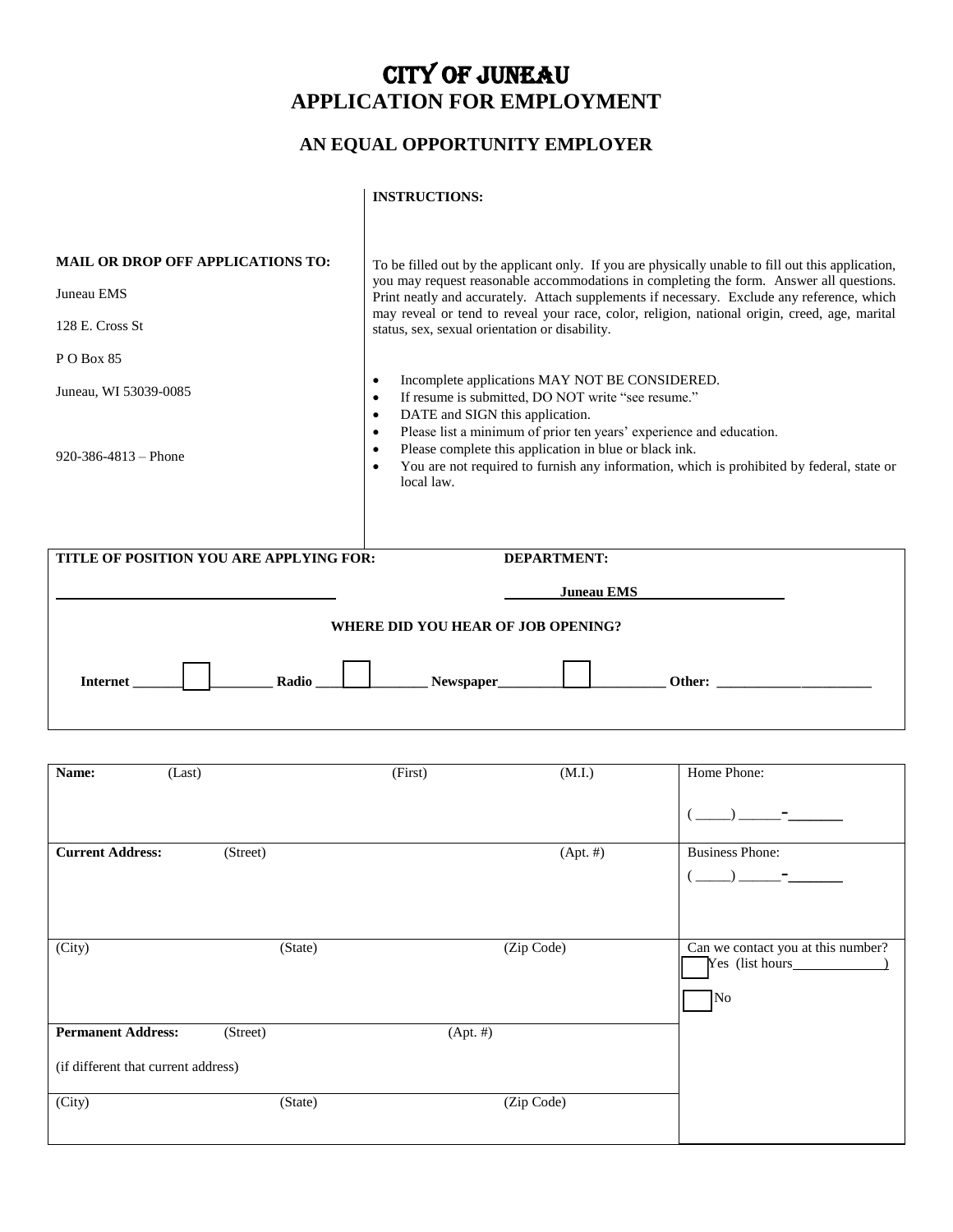| Are you legally eligible for employment in the United States?<br>Ino<br><b>I</b> ves                     | When will you be available for |
|----------------------------------------------------------------------------------------------------------|--------------------------------|
|                                                                                                          | employment?                    |
|                                                                                                          |                                |
| Are you at least 18 years of age?<br>yes<br>no                                                           | Email Address:                 |
| Your employment will be subject to verification that you meet state and federal minimum age requirements |                                |
| for the type of work you are applying for and have a valid work permit.                                  |                                |

| Have you ever been employed by the City of Juneau?                                                                                                                                                                                                                                                                     | ves | $\mathbf{n}\mathbf{o}$                                                                                                                                      |  |  |
|------------------------------------------------------------------------------------------------------------------------------------------------------------------------------------------------------------------------------------------------------------------------------------------------------------------------|-----|-------------------------------------------------------------------------------------------------------------------------------------------------------------|--|--|
| If yes: when, in what position, and in what department?                                                                                                                                                                                                                                                                |     |                                                                                                                                                             |  |  |
| List any relatives employed by the City of Juneau or serving as elected or appointed officials:                                                                                                                                                                                                                        |     |                                                                                                                                                             |  |  |
|                                                                                                                                                                                                                                                                                                                        |     | The City of Juneau shall prohibit employment of an individual if he/she would be directly supervising or receiving direct supervision from a family member. |  |  |
| Do you possess a valid driver's license?                                                                                                                                                                                                                                                                               | yes | Inо                                                                                                                                                         |  |  |
| Do you possess a valid commercial driver's license?                                                                                                                                                                                                                                                                    | yes | Type/class:<br>no                                                                                                                                           |  |  |
| Do you possess any other license?                                                                                                                                                                                                                                                                                      | ves | Type:<br>no                                                                                                                                                 |  |  |
| List any memberships in professional or technical associations:<br>List any current license or registration as a member of a trade or<br>profession:<br>Since your 18 <sup>th</sup> birthday, have you EVER been convicted of any violations of law (or, as a juvenile, been waived into adult court and convicted) or |     |                                                                                                                                                             |  |  |
| are you now subject to a pending charge?<br><b>yes</b><br>Please list out each below, including approximate dates.                                                                                                                                                                                                     | no  | Please list all felonies and any misdemeanors that have occurred in the last 10 years.                                                                      |  |  |

|                                                                                                                                                                                                                                                                                                                                                                                    | Location                                                                                                                                                                                        | Charge | Disposition of case |  |  |
|------------------------------------------------------------------------------------------------------------------------------------------------------------------------------------------------------------------------------------------------------------------------------------------------------------------------------------------------------------------------------------|-------------------------------------------------------------------------------------------------------------------------------------------------------------------------------------------------|--------|---------------------|--|--|
| Date                                                                                                                                                                                                                                                                                                                                                                               |                                                                                                                                                                                                 |        |                     |  |  |
|                                                                                                                                                                                                                                                                                                                                                                                    |                                                                                                                                                                                                 |        |                     |  |  |
|                                                                                                                                                                                                                                                                                                                                                                                    |                                                                                                                                                                                                 |        |                     |  |  |
|                                                                                                                                                                                                                                                                                                                                                                                    |                                                                                                                                                                                                 |        |                     |  |  |
|                                                                                                                                                                                                                                                                                                                                                                                    | NOTE: In accordance with state law, pending criminal charges or any convictions will not be used or considered unless they are substantially<br>related to circumstances of the particular job. |        |                     |  |  |
|                                                                                                                                                                                                                                                                                                                                                                                    |                                                                                                                                                                                                 |        |                     |  |  |
| Did you graduate from high school? west no<br>Name of school:                                                                                                                                                                                                                                                                                                                      |                                                                                                                                                                                                 |        |                     |  |  |
| Location of school: If no, have you passed a high school equivalency or GED test?<br>ves<br>n <sub>O</sub>                                                                                                                                                                                                                                                                         |                                                                                                                                                                                                 |        |                     |  |  |
|                                                                                                                                                                                                                                                                                                                                                                                    |                                                                                                                                                                                                 |        |                     |  |  |
| <b>Special skills &amp; qualifications</b> – this information must be provided if you are applying for a position requiring these skills:<br>Experience transcribing mechanically recorded material? $\Box$ yes $\Box$ no Typing speed (if known)<br><b>WPM</b><br>$\sqrt{10}$ KPM<br>List any additional office equipment or computer software, which you can operate skillfully: |                                                                                                                                                                                                 |        |                     |  |  |
| List any machinery, which you can operate skillfully:                                                                                                                                                                                                                                                                                                                              |                                                                                                                                                                                                 |        |                     |  |  |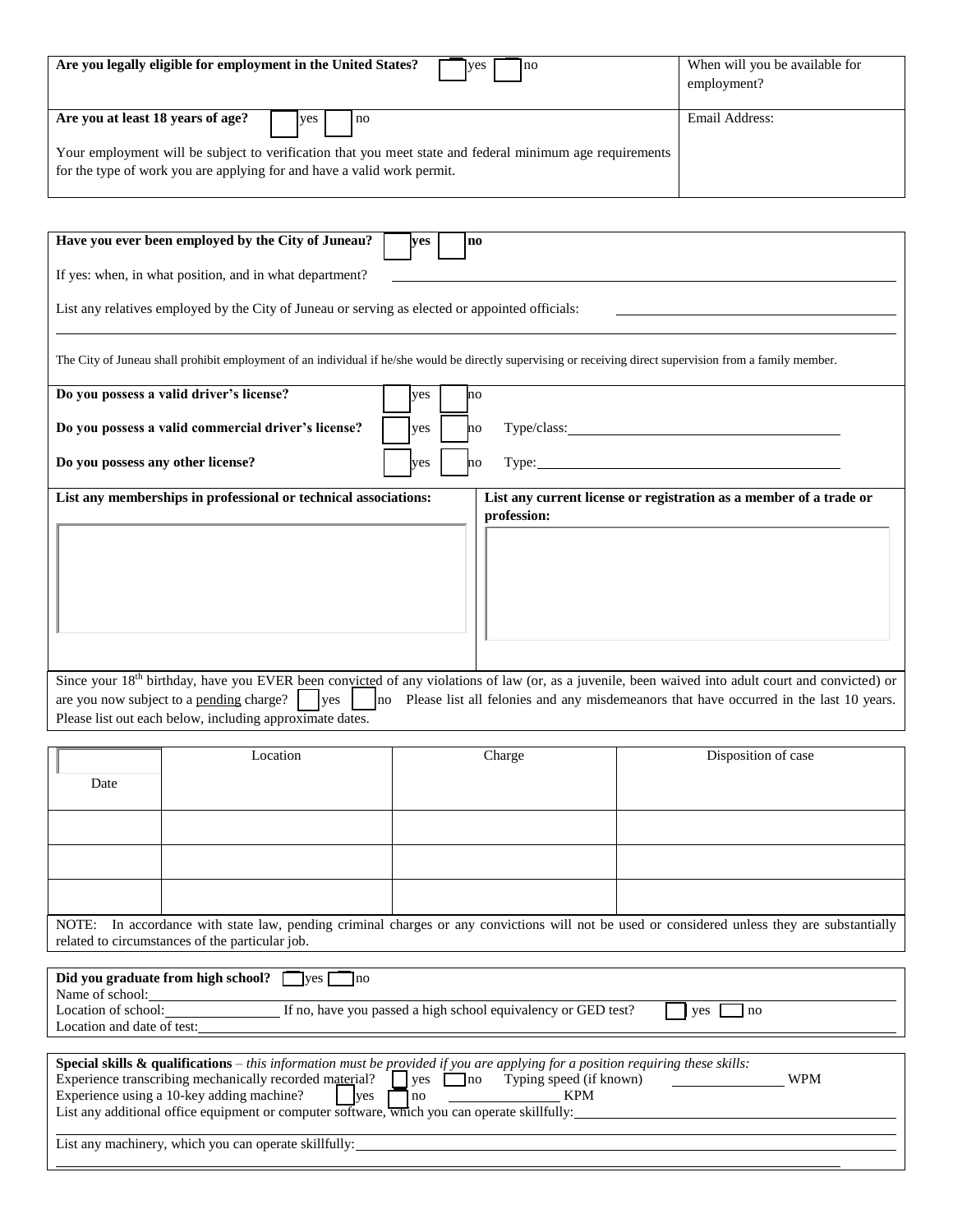| Training beyond high school:<br>College or university, technical, nursing, business college or other schools you have attended.                                                                                       |                                        |    |             |                               |                   |            |
|-----------------------------------------------------------------------------------------------------------------------------------------------------------------------------------------------------------------------|----------------------------------------|----|-------------|-------------------------------|-------------------|------------|
| School name, location and phone number                                                                                                                                                                                | Dates attended<br>(month/year)<br>From | To | Major field | Type of<br>degree<br>received | Credits<br>earned | <b>GPA</b> |
|                                                                                                                                                                                                                       |                                        |    |             |                               |                   |            |
|                                                                                                                                                                                                                       |                                        |    |             |                               |                   |            |
| Describe any education or training you have had which is not covered above, such as vocational school, correspondence courses, service schools,<br>police or fire academy, in-service training. Please provide dates. |                                        |    |             |                               |                   |            |

IMPORTANT: You must complete the employment sections of this application. Use additional sheets if necessary. You may attach a resume to further explain your qualifications. Please list a minimum of prior ten years' experience and education.

Are you currently employed?  $\vert$  no  $\vert$  yes, since List any time periods of past unemployment status:

#### **EMPLOYMENT SECTION: (Please start with your most recent position – include military service**

| From (month $&$ year)     | Title of your PRESENT/MOST RECENT position |                        | <b>PRIMARY DUTIES:</b> |
|---------------------------|--------------------------------------------|------------------------|------------------------|
|                           |                                            |                        |                        |
| To (month $&$ year)       | Address:                                   |                        |                        |
|                           |                                            |                        |                        |
| Full time                 | Name and title of supervisor:              |                        |                        |
| Part time                 |                                            |                        |                        |
| Temporary                 |                                            |                        |                        |
| Starting salary (indicate | If currently employed, may we              | Reason for leaving or  |                        |
| yearly, monthly or        | contact that employer?                     | considering change:    |                        |
| hourly):                  | no, not at this time<br>yes                |                        |                        |
| Present salary (indicate) | Number of employees you                    | Were you involuntarily |                        |
| yearly, monthly or        | supervise:                                 | discharged?            |                        |
| hourly):                  |                                            | no<br><b>ves</b>       |                        |
|                           |                                            |                        |                        |
|                           |                                            |                        |                        |
|                           |                                            |                        |                        |
|                           |                                            |                        |                        |

| From (month & year)                                         | Title of position                                                                           | PRIMARY DUTIES: |
|-------------------------------------------------------------|---------------------------------------------------------------------------------------------|-----------------|
| To (month $& year$ )                                        | Address:                                                                                    |                 |
| Full time<br>Part time<br>Temporary                         | Name and title of supervisor:                                                               |                 |
| Starting salary (indicate<br>yearly, monthly or<br>hourly): | Were you involuntarily<br>Number of employees you<br>discharged?<br>supervise:<br>ves<br>no |                 |
| Present salary (indicate<br>yearly, monthly or<br>hourly):  | Reason for leaving:                                                                         |                 |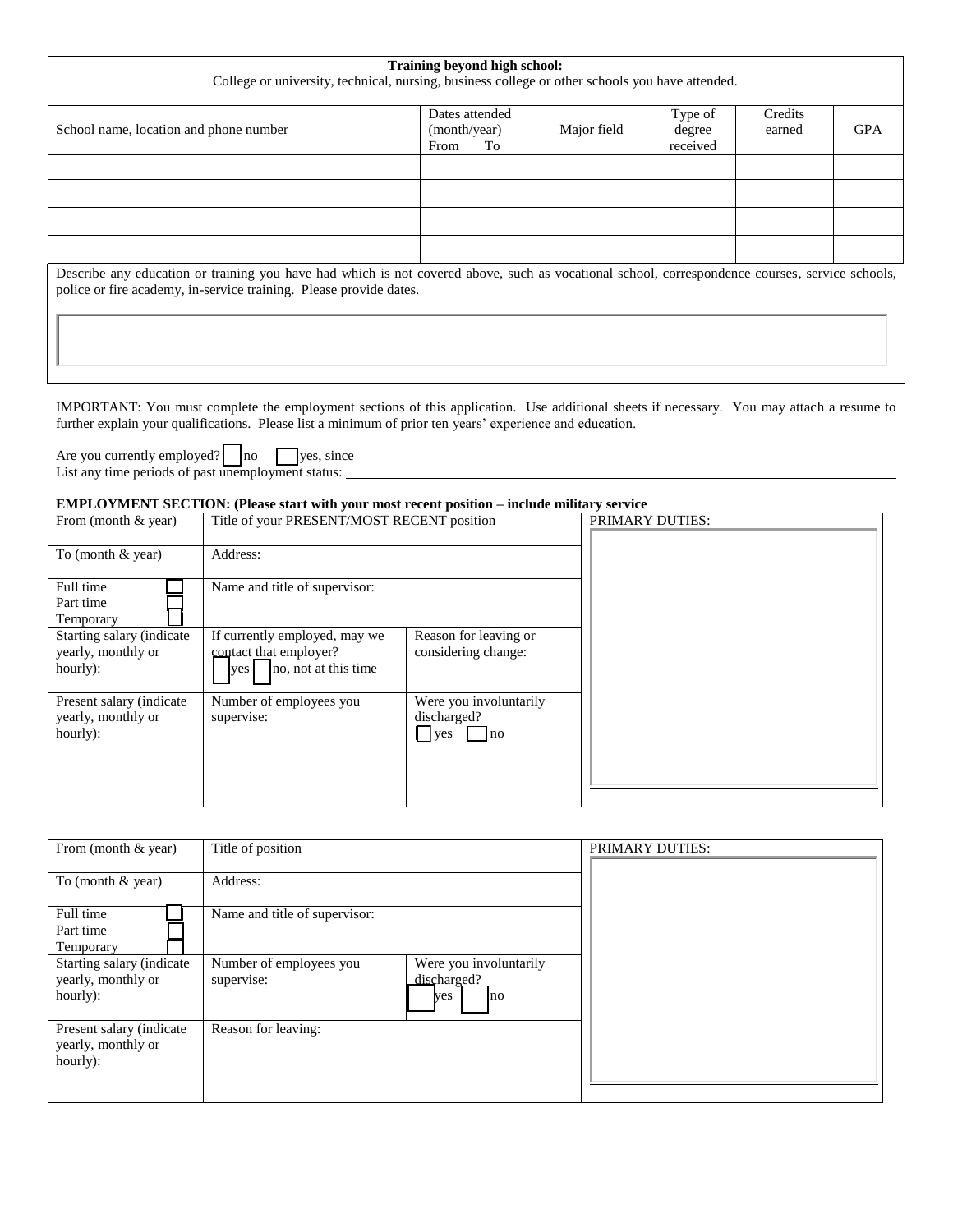| From (month & year)                                         | Title of position                     |                                                    | PRIMARY DUTIES: |
|-------------------------------------------------------------|---------------------------------------|----------------------------------------------------|-----------------|
| To (month $&$ year)                                         | Address:                              |                                                    |                 |
| Full time<br>Part time<br>Temporary                         | Name and title of supervisor:         |                                                    |                 |
| Starting salary (indicate<br>yearly, monthly or<br>hourly): | Number of employees you<br>supervise: | Were you involuntarily<br>discharged?<br>yes<br>no |                 |
| Present salary (indicate<br>yearly, monthly or<br>hourly):  | Reason for leaving:                   |                                                    |                 |

| <b>OTHER EXPERIENCE</b> |           |                                                                                                  |                      |                   |  |
|-------------------------|-----------|--------------------------------------------------------------------------------------------------|----------------------|-------------------|--|
|                         |           | (Include volunteer experience, internships, and/or jobs, not included in the employment section) |                      |                   |  |
| Company Name/Location   | Job Title | Dates Employed (month/year)                                                                      | <b>Annual Salary</b> | Full or part-time |  |
|                         |           |                                                                                                  |                      |                   |  |
|                         |           |                                                                                                  |                      |                   |  |
|                         |           |                                                                                                  |                      |                   |  |
|                         |           |                                                                                                  |                      |                   |  |

#### **Have you ever been warned/disciplined for any of the following occurrences in any of your previous or current employment?**

| Attendance                                                           | $ves \mid \text{no}$  | If yes, please explain:                                                  |
|----------------------------------------------------------------------|-----------------------|--------------------------------------------------------------------------|
| Performance problems                                                 | $yes \Box$ no         | If yes, please explain:                                                  |
| Inability to get along with others                                   | no<br>yes             | If yes, please explain:                                                  |
| Safety violations                                                    | l no<br>ves           | If yes, please explain:                                                  |
| Harassment                                                           | $ves$ $ no$           | If yes, please explain:                                                  |
| Violent behavior                                                     | $ves$ no              | If yes, please explain:                                                  |
| Inappropriate use or possession of alcohol                           | $ves \Box$ no         | If yes, please explain:                                                  |
| Inappropriate use or possession of a drug                            | $\vert$ yes $\Box$ no | If yes, please explain:                                                  |
| Have you ever been suspended from any position? $\Box$ yes $\Box$ no |                       | If yes, please explain (include date, location, employer and situation): |
|                                                                      |                       |                                                                          |

Please explain any gaps in employment:

| <b>REFERENCES</b>                                                                                                            |                        |                   |                     |  |
|------------------------------------------------------------------------------------------------------------------------------|------------------------|-------------------|---------------------|--|
| Work or education related (e.g. former employers, supervisors, co-workers, school faculty). No relatives/significant others. |                        |                   |                     |  |
|                                                                                                                              | NAME/TELEPHONE/ADDRESS | <b>OCCUPATION</b> | <b>RELATIONSHIP</b> |  |
|                                                                                                                              |                        |                   |                     |  |
|                                                                                                                              |                        |                   |                     |  |
|                                                                                                                              |                        |                   |                     |  |
|                                                                                                                              |                        |                   |                     |  |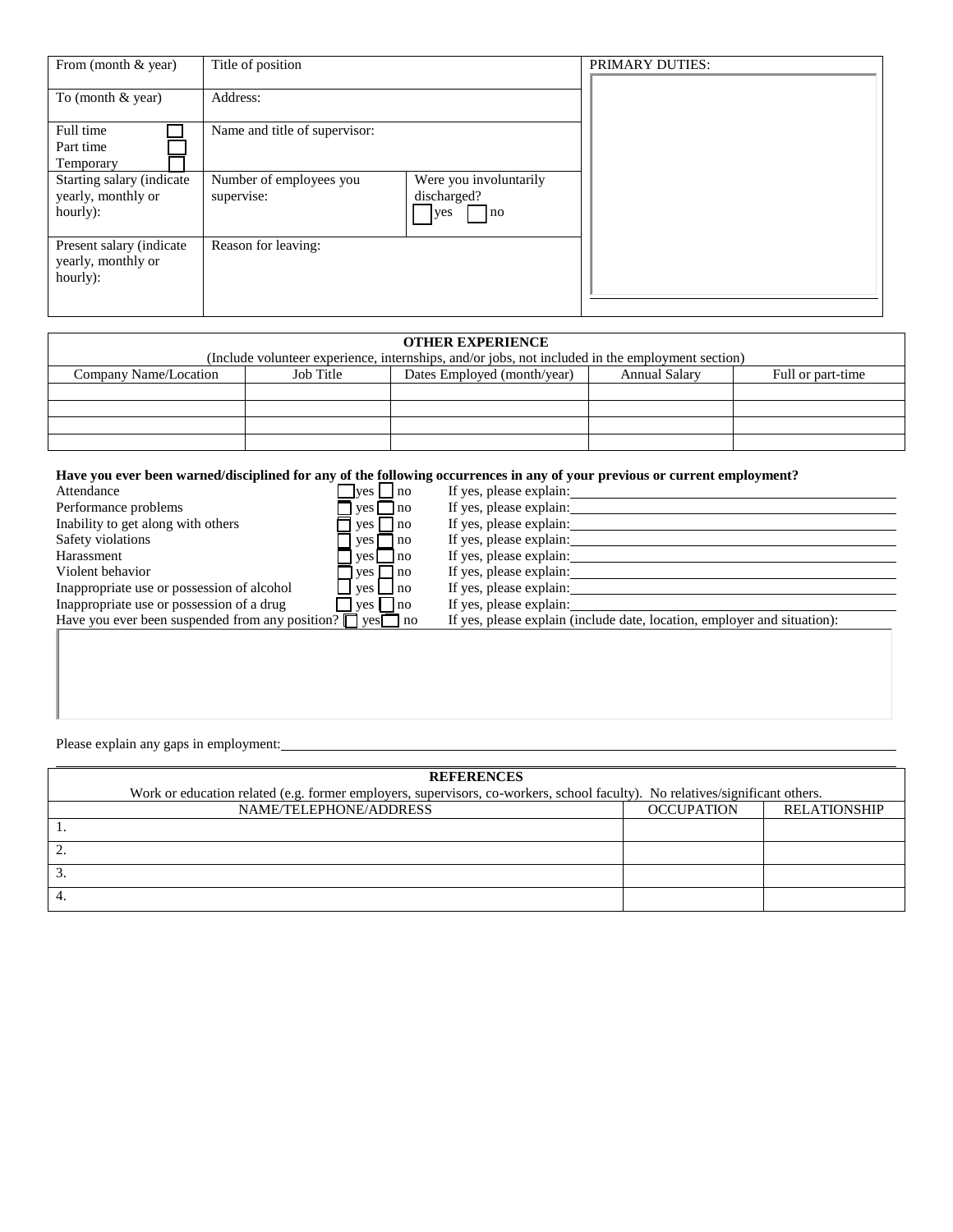Applicant Name

#### **AUTHORIZATION AND CERTIFICATION**

Please read and initial each of the following statements. If you have questions regarding any of these statements, ask for help prior to initialing and signing the application. Your initials and signature verify that you have read, understand and agree to abide by these statements.

| Initial: |                                                                                                                                                                                                                                                                                                                                                                                                                                                                                                                                                                                                                                                                                                                                                                                                                                                                                                                   |
|----------|-------------------------------------------------------------------------------------------------------------------------------------------------------------------------------------------------------------------------------------------------------------------------------------------------------------------------------------------------------------------------------------------------------------------------------------------------------------------------------------------------------------------------------------------------------------------------------------------------------------------------------------------------------------------------------------------------------------------------------------------------------------------------------------------------------------------------------------------------------------------------------------------------------------------|
|          | I authorize any person contacted to provide the City of Juneau any and all information regarding my employment, education and<br>other information concerning any of the subjects covered by the application which may include, but not be limited to, application<br>of employment, performance evaluations, work records, excluding workers compensation if any, wage rates, supervisors'<br>comments, results of any and all non-medical tests, disciplinary reports or letters, and complaints or allegations regarding any<br>misconduct. I agree to execute release authorization forms as required by the City of Juneau to request employment records from<br>my present and/or former employer(s). I release and hold harmless the City of Juneau, their officers, agents and employees, and<br>the person(s) providing the information from any liability related to the providing of this information. |
| Initial: |                                                                                                                                                                                                                                                                                                                                                                                                                                                                                                                                                                                                                                                                                                                                                                                                                                                                                                                   |
|          | I understand that after receiving a conditional offer of employment I may be required to successfully pass pre-employment and<br>post-employment drug tests to gain employment or continue employment with the City of Juneau. I consent freely and<br>voluntarily to participate in required drug tests and/or a pre-employment physical exam at a location selected by the City of<br>Juneau, and consent to the release of the test results to the City of Juneau. I hereby release and hold harmless the City of Juneau,<br>their officers, agents and employees, and the laboratory, their employees, agents and contractors from any liability, whatsoever,<br>arising from the drug tests and/or a pre-employment exam and decisions concerning employment based upon the results of the<br>tests.                                                                                                         |
| Initial: |                                                                                                                                                                                                                                                                                                                                                                                                                                                                                                                                                                                                                                                                                                                                                                                                                                                                                                                   |
|          | I authorize the City of Juneau, its officers, agents and employees to conduct a background criminal check and a check with the<br>Department of Transportation prior to making a decision regarding employment. I release and hold harmless the City of Juneau,<br>their officers, agents and employees and the person(s) providing the information from any liability related to the performance or<br>results of this check. I recognize that this information will be considered by the City of Juneau only if substantially related to the<br>position applied for.                                                                                                                                                                                                                                                                                                                                           |
| Initial: |                                                                                                                                                                                                                                                                                                                                                                                                                                                                                                                                                                                                                                                                                                                                                                                                                                                                                                                   |
|          | If accepted for employment, I agree that my status as an employee depends upon my successful performance. I understand that<br>just as I am free to resign at any time, the City of Juneau reserves that right to terminate my employment at any time. I<br>understand that no representative of the City of Juneau has the authority to make any assurances to the contrary.                                                                                                                                                                                                                                                                                                                                                                                                                                                                                                                                     |
| Initial: |                                                                                                                                                                                                                                                                                                                                                                                                                                                                                                                                                                                                                                                                                                                                                                                                                                                                                                                   |
|          | I agree to use such personal protective equipment and devices as may be required by the City of Juneau and to comply with<br>safety rules and requirements. In addition, I understand that the City of Juneau maintains a workplace free from drugs,<br>harassment and violence.                                                                                                                                                                                                                                                                                                                                                                                                                                                                                                                                                                                                                                  |
| Initial: |                                                                                                                                                                                                                                                                                                                                                                                                                                                                                                                                                                                                                                                                                                                                                                                                                                                                                                                   |
|          | I understand that nothing contained in this application or any employee handbook, the granting of an interview, or an<br>offer/acceptance of employment constitutes an employment contract.                                                                                                                                                                                                                                                                                                                                                                                                                                                                                                                                                                                                                                                                                                                       |

I hereby certify that all statements made on or in connection with my application are true, complete and correct to the best of my knowledge and belief. I understand and agree that any misstatements or omissions of material fact subject me to disqualification, or if hired, dismissal.

Notice – Wisconsin Open Records Law: Under section 19.36(7) of Wisconsin Statutes, the names of the "Final Candidates" must be open to public inspection. The statute also provides that if an applicant does not want his/her name revealed prior to begin date, a "Final Candidate" can do so by making a separate request in writing.

The City of Juneau is committed to the equality of opportunity for all people. It is the policy of the City of Juneau to provide equal employment opportunities for all individuals on the basis of their skills, abilities and qualifications, without regard to race, color, national origin, religion, political affiliation, sex, age, disability, marital status, arrest or conviction record, sexual orientation, disabled veteran or covered veteran status, membership in the National Guard or any other reserve component of the United States or State military forces, use or nonuse of lawful products off the employer's premises during non-working hours, or any other non-merit factors, except where such factors constitute a bona fide occupational qualification.

Applicant's signature Date

 $\overline{a}$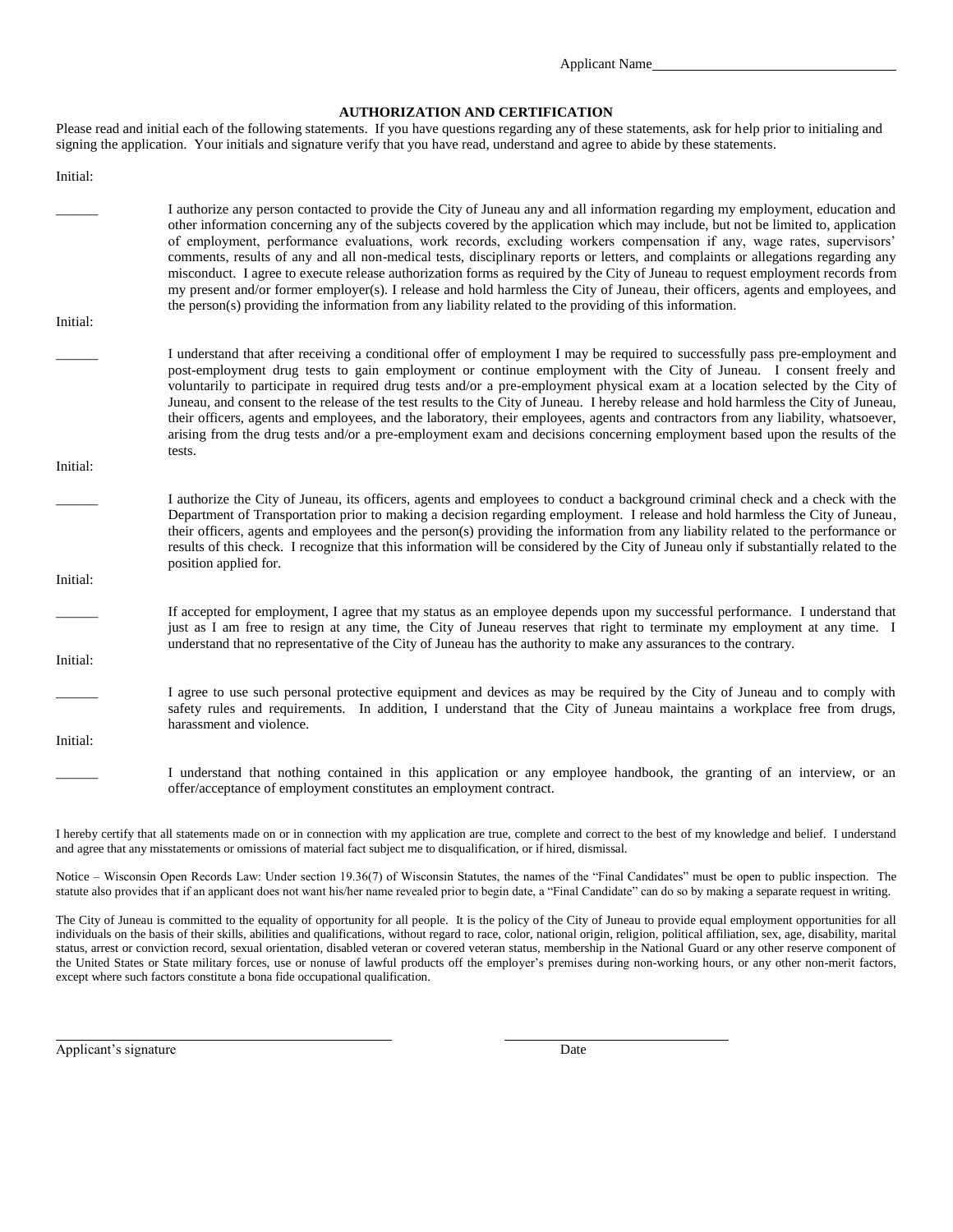Applicant Name: Manual Applicant Name: Manual Applicant Name: Manual Applicant Manual Applicant Manual Applicant Manual Applicant Manual Applicant Manual Applicant Manual Applicant Manual Applicant Manual Applicant Manual

### **Drug Testing Consent Form:**

As a condition of employment with the City of Juneau/Juneau Utility Commission, every employee (exempt those in positions specifically exempted by the Common Council) shall be subject to a pre-employment drug test. By signing below you consent to a drug screen test and understand that a positive result will disqualify you for employment with the City /Utility.

Potential Employee Date

\_\_\_\_\_\_\_\_\_\_\_\_\_\_\_\_\_\_\_\_ \_\_\_\_\_\_\_\_\_\_\_\_\_\_\_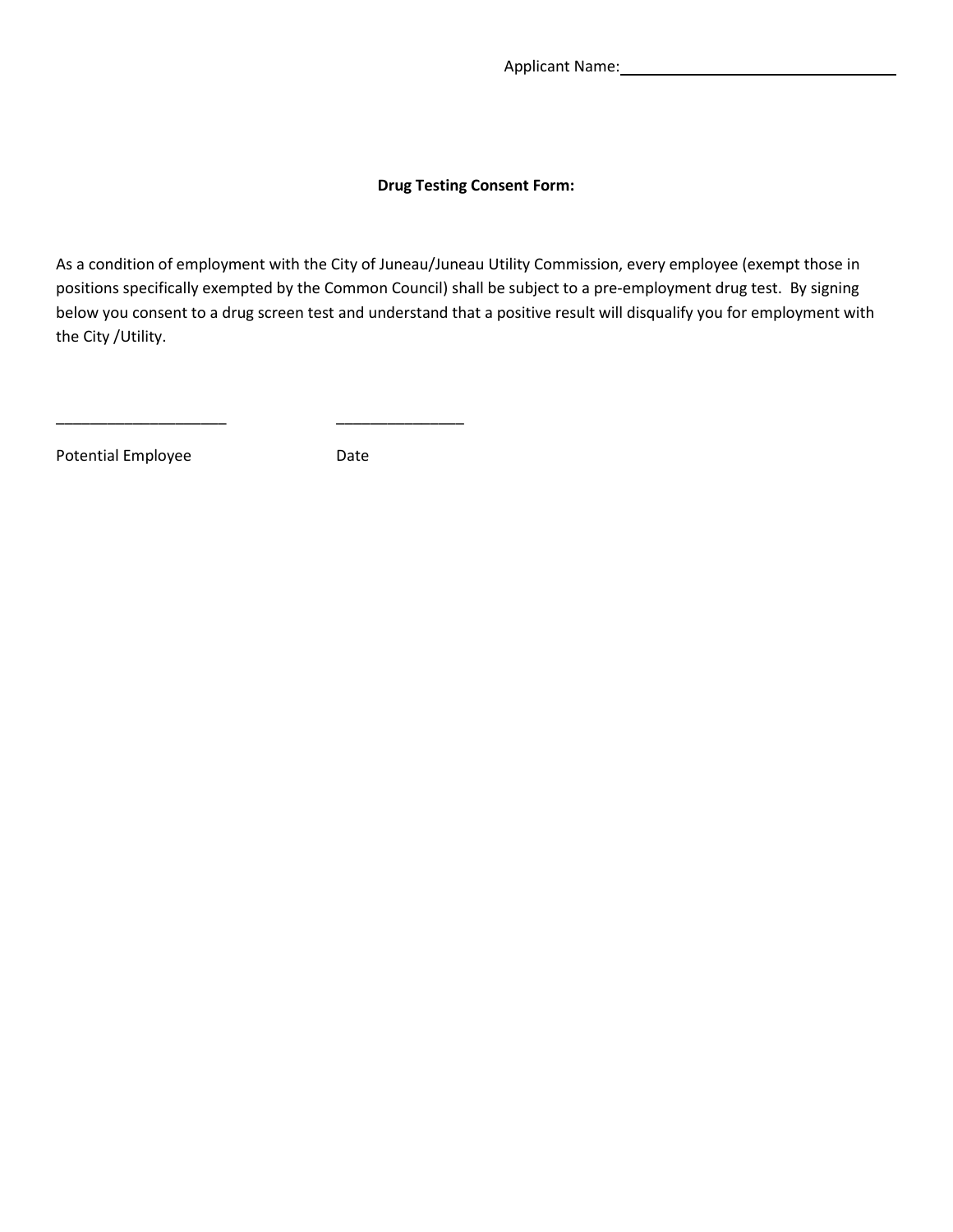### **GENERAL RELEASE**

I, \_\_\_\_\_\_\_\_\_\_\_\_\_\_\_\_\_\_\_\_\_\_\_\_\_\_\_\_\_\_\_\_\_\_\_\_\_\_\_\_\_\_\_\_--authorize the City of Juneau/Juneau Utility Commission to contact any organization or individual that I have listed on my employment application or resume or mentioned in job interviews and obtain from them any relevant information about my job qualifications, including my experience, skills, and abilities. I understand that I am consenting to the release of any reference-related information about me held or known by my former employers, supervisor, and co-workers. In addition, I consent to the release of any information about my education, experience abilities, or work-related characteristics or traits held or known by other organizations or individuals, including schools and educational institutions, professional or business associates, and friends and acquaintances that the city of Juneau/Juneau Utility Commission might contact in the course of conducting a reference check or background investigation of my suitability for employment.

I understand and acknowledge that this release of information can involve my qualifications, performance, credentials, or other characteristics or factors affecting my suitability for employment with the City of Juneau/Juneau Utility Commission.

Specifically, I am authorizing the release of any information about my performance experience, capability, attitude, or other work-related characteristics that currently are in the possession of the following organizations or their managers or representatives.

In exchange for the City of Juneau's/Utility Commission's consideration of my employment application, I agree not to file or pursue any complaints, claims, or legal actions of any kind against any organization or individual that provides workrelated information about me to the City of Juneau/Juneau Utility Commission or its agents in accordance with the terms and intent of this release. I also agree not to file or pursue any complaints, claims, or legal action against the City of Juneau/Juneau Utility Commission or any of it's employees, representatives, or against arising out of their efforts to obtain work-related information about me.

Signed

\_\_\_\_\_\_\_\_\_\_\_\_\_\_\_\_\_\_\_\_\_\_\_\_\_\_\_\_\_\_\_

\_\_\_\_\_\_\_\_\_\_\_\_\_\_\_\_\_\_\_\_\_\_\_\_\_\_\_\_\_\_\_